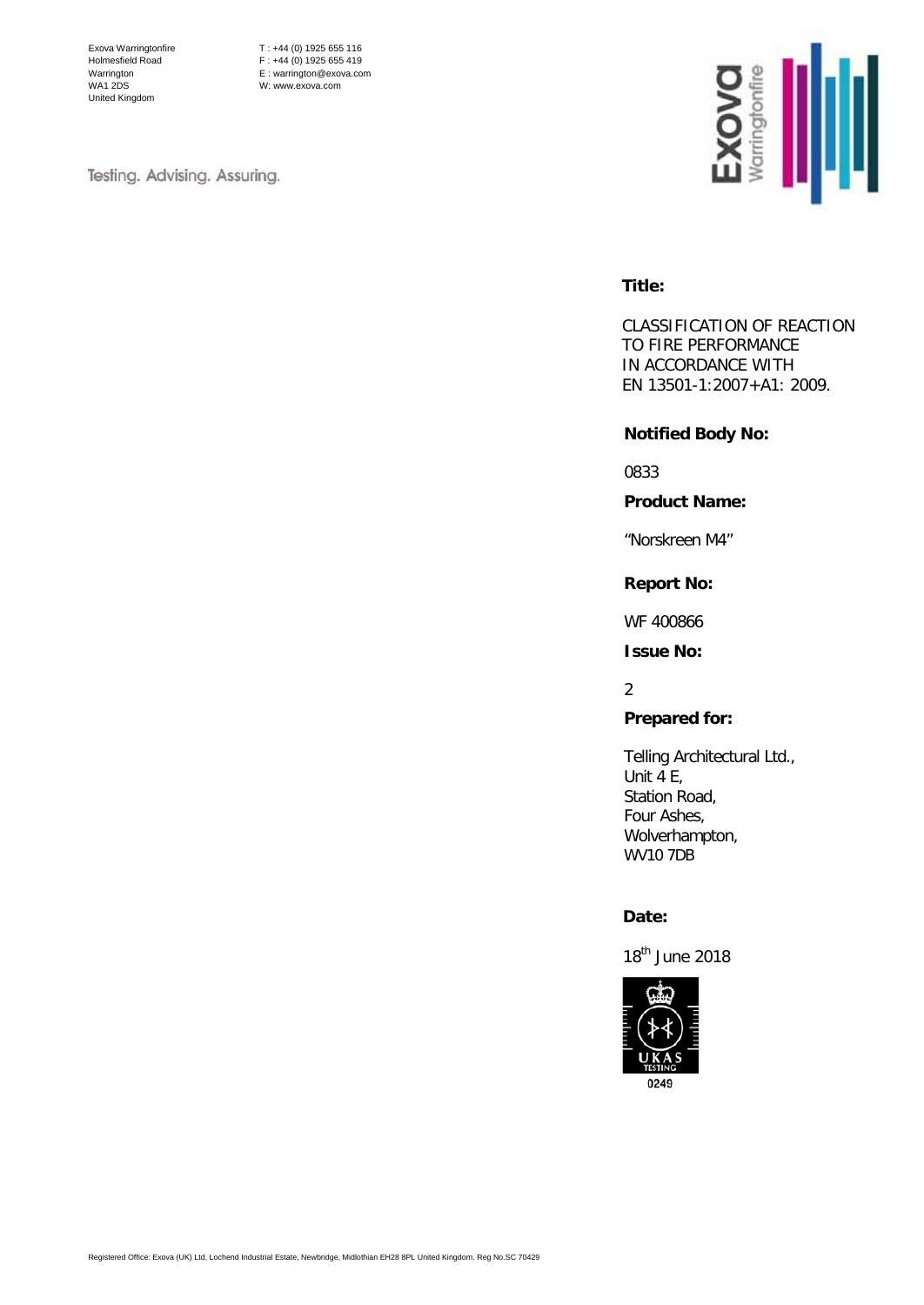# **1. Introduction**

This classification report defines the classification assigned to "Norskreen M4", a glass reinforced concrete with concrete top coat, in accordance with the procedures given in EN 13501- 1:2007+A1: 2009.

# **2. Details of classified product**

# **2.1 General**

The product, "Norskreen M4", a polymer glass reinforced concrete, is defined as being suitable for construction applications, excluding flooring and linear pipe thermal insulation.

# **2.2 Product description**

The product, "Norskreen M4", is fully described below and in the test reports provided in support of classification listed in Clause 3.1.

| General description          |                         | Glass reinforced concrete with concrete top |  |  |  |
|------------------------------|-------------------------|---------------------------------------------|--|--|--|
|                              |                         | coat                                        |  |  |  |
| Product reference            |                         | "Norskreen M4"                              |  |  |  |
| Name of manufacturer         |                         | <b>Telling Architectural Limited</b>        |  |  |  |
| Overall thickness            |                         | 15mm                                        |  |  |  |
| Overall weight per unit area |                         | $40$ kg/m <sup>2</sup>                      |  |  |  |
|                              | General description     | Concrete                                    |  |  |  |
| Top coat                     | Product reference       | "Norskreen GRC Grade 18P"                   |  |  |  |
|                              | Detailed description    | Cement /s mix                               |  |  |  |
|                              | Name of manufacturer    | <b>Telling Architectural Limited</b>        |  |  |  |
|                              | <b>Thickness</b>        | 3mm                                         |  |  |  |
|                              | Weight per unit area    | $6.60$ kg/m <sup>2</sup>                    |  |  |  |
|                              | Colour reference        | "White"<br>(observed<br>by<br>Exova         |  |  |  |
|                              |                         | Warringtonfire)                             |  |  |  |
|                              | Flame retardant details | See Note 1 below                            |  |  |  |
|                              | Generic type            | Alkali resistant glass fibre                |  |  |  |
|                              | Product reference       | "ARG 2500/H103 Fibres"                      |  |  |  |
| Reinforcement                | Name of manufacturer    | Fibre Technologies International Limited    |  |  |  |
|                              | Colour reference        | "White"                                     |  |  |  |
|                              | <b>Thickness</b>        | $0.1$ mm - $0.5$ mm                         |  |  |  |
|                              | Weight per unit area    | $1.65$ kg/m <sup>2</sup>                    |  |  |  |
|                              | Type of weave / cell    | 200 Filaments per strand                    |  |  |  |
|                              | dimensions              |                                             |  |  |  |
|                              | Flame retardant details | See Note 1 Below                            |  |  |  |

Continued on next page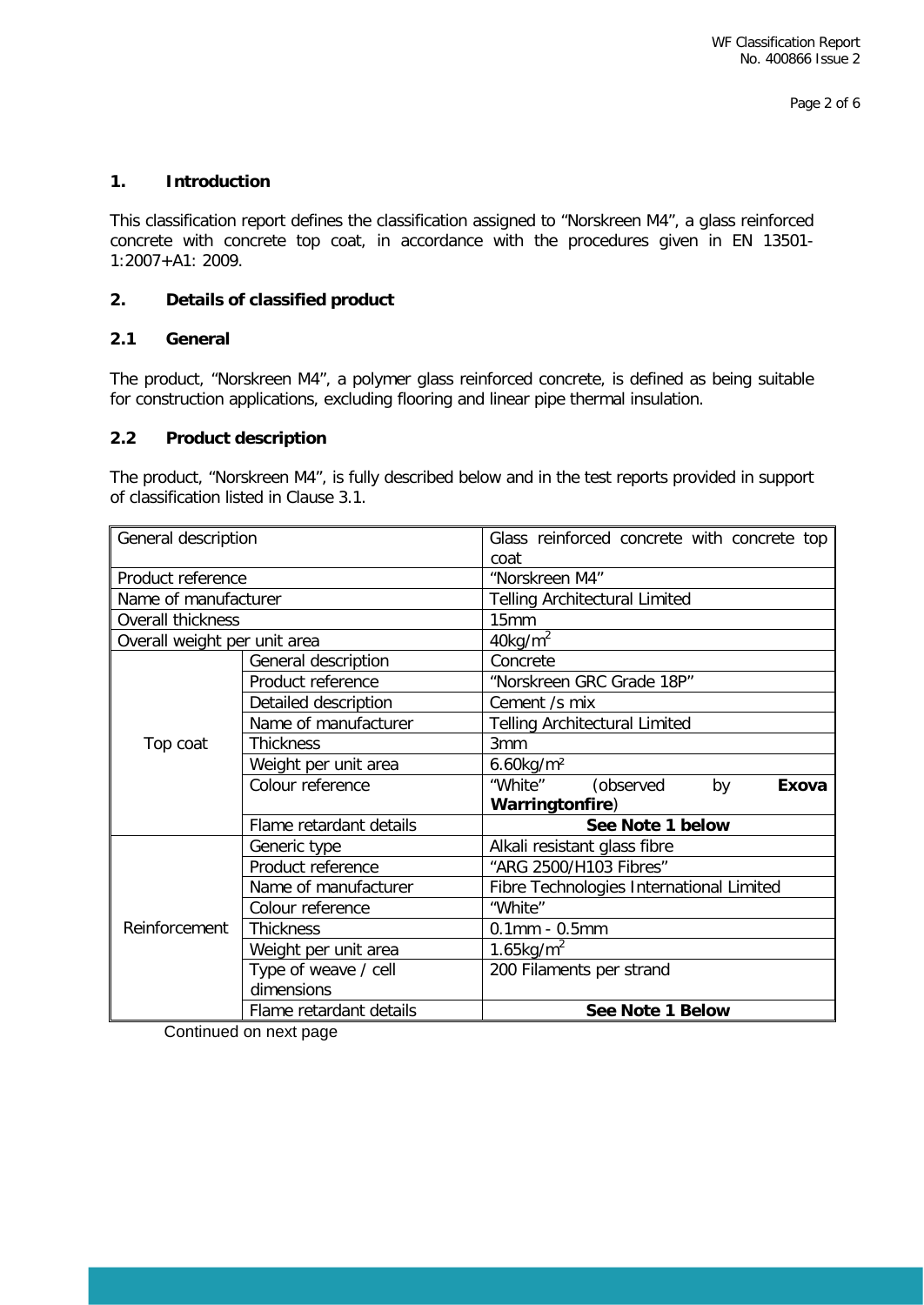|                                            | General description<br>Concrete |                                      |  |  |  |  |
|--------------------------------------------|---------------------------------|--------------------------------------|--|--|--|--|
|                                            | Product reference               | "Norskreen GRC Grade 18P"            |  |  |  |  |
|                                            | Detailed description            | Cement /s mix                        |  |  |  |  |
|                                            | Name of manufacturer            | <b>Telling Architectural Limited</b> |  |  |  |  |
| Concrete                                   | <b>Thickness</b>                | 12 <sub>mm</sub>                     |  |  |  |  |
|                                            | Weight per unit area            | 24.75kg/m <sup>2</sup>               |  |  |  |  |
|                                            | Colour reference                | "White"<br>(observed<br>Exova<br>bv  |  |  |  |  |
|                                            |                                 | Warringtonfire)                      |  |  |  |  |
|                                            | Flame retardant details         | See Note 1 below                     |  |  |  |  |
| Brief description of manufacturing process |                                 | See Note 2 Below                     |  |  |  |  |

**Note 1:** The sponsor of the test has confirmed no flame retardants were used in the production of this component

**Note 2:** The sponsor of the test was unable to provide this information.

# **3. Test reports & test results in support of classification**

# **3.1 Test reports**

| Name of<br>Laboratory   | Name of<br>sponsor                  | Test reports/extended<br>application report Nos. | Test method / extended<br>application rules & date |
|-------------------------|-------------------------------------|--------------------------------------------------|----------------------------------------------------|
| Exova<br>warringtonfire | Telling<br>Architectural<br>Limited | WF 390206                                        | EN 13823                                           |
| Exova<br>warringtonfire | Telling<br>Architectural<br>Limited | WF 388254, WF 392031                             | <b>EN ISO 1716</b>                                 |
| Exova<br>warringtonfire | Telling<br>Architectural<br>Limited | WF 399755                                        | <b>EN ISO 1716</b><br>(Summary report)             |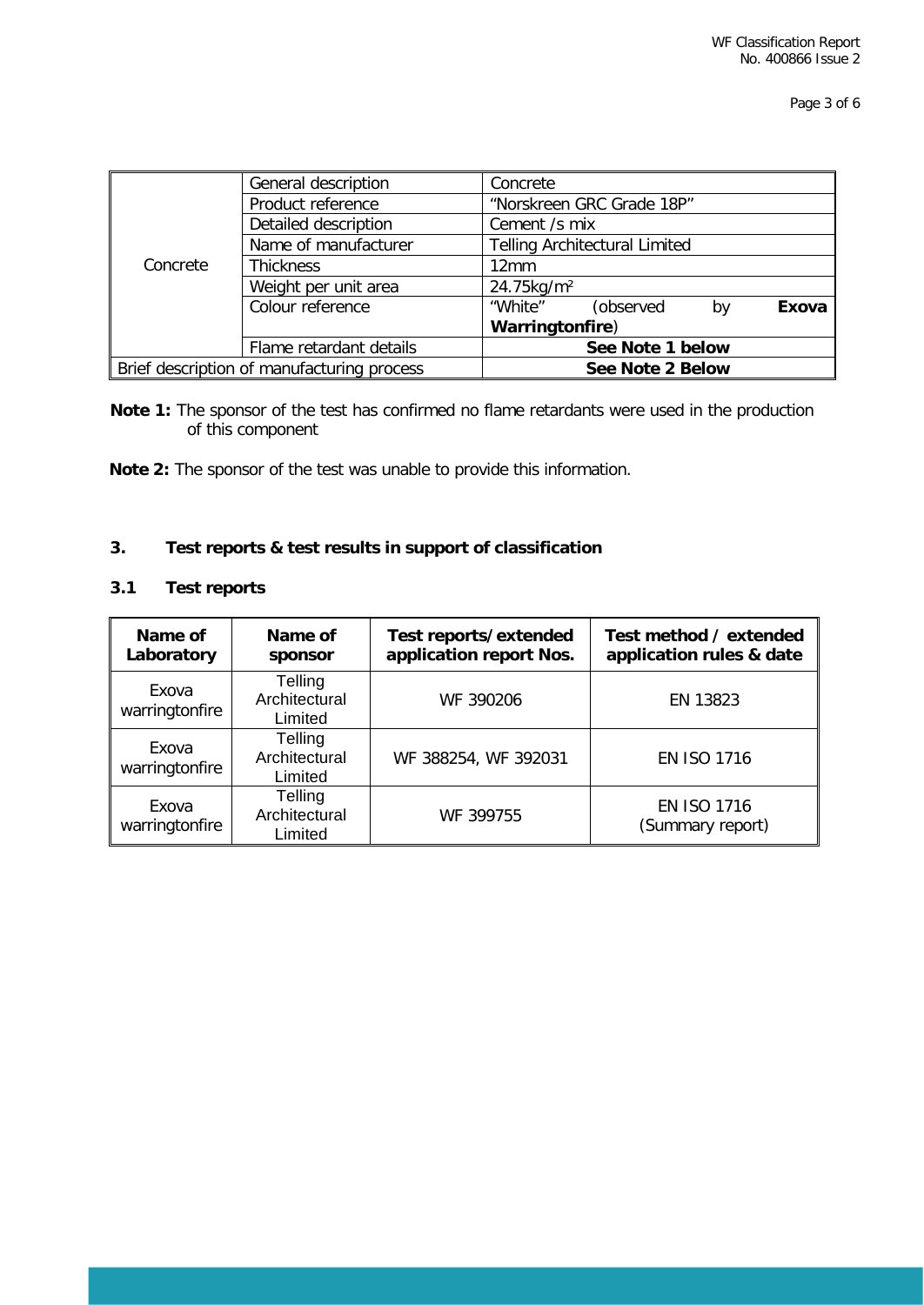# **3.2 Test results**

| Test method &      |                                               | No.            | <b>Results</b>                               |                          |  |
|--------------------|-----------------------------------------------|----------------|----------------------------------------------|--------------------------|--|
| test number        | <b>Parameter</b>                              | tests          | <b>Continuous</b><br>parameter -<br>mean (m) | Compliance<br>parameters |  |
| EN 13823           | FIGRA <sub>0.2MJ</sub>                        |                | 0.00                                         | Compliant                |  |
|                    | $FIGRA_{0.4MJ}$                               |                | 0.00                                         | Compliant                |  |
|                    | THR $_{600s}$                                 | $\overline{3}$ | 0.47                                         | Compliant                |  |
|                    | <b>LFS</b>                                    |                | None                                         | Compliant                |  |
|                    | <b>SMOGRA</b>                                 |                | 0.00                                         | Compliant                |  |
|                    | TSP <sub>600s</sub>                           |                | 13.58                                        | Compliant                |  |
| <b>EN ISO 1716</b> | Top coat<br>concrete<br>PCS(a)                | 3              | 0.7424 MJ/kg                                 | Compliant                |  |
|                    | <b>Glass</b><br>reinforcement<br>PCS (a)      | 3              | 0.7671 MJ/kg                                 | Compliant                |  |
|                    | Concrete<br>PCS(a)                            | 3              | 0.7424 MJ/kg                                 | Compliant                |  |
|                    | For the product<br>as a whole<br>PCS $(a)(e)$ | 3              | 0.7436 MJ/kg                                 | Compliant                |  |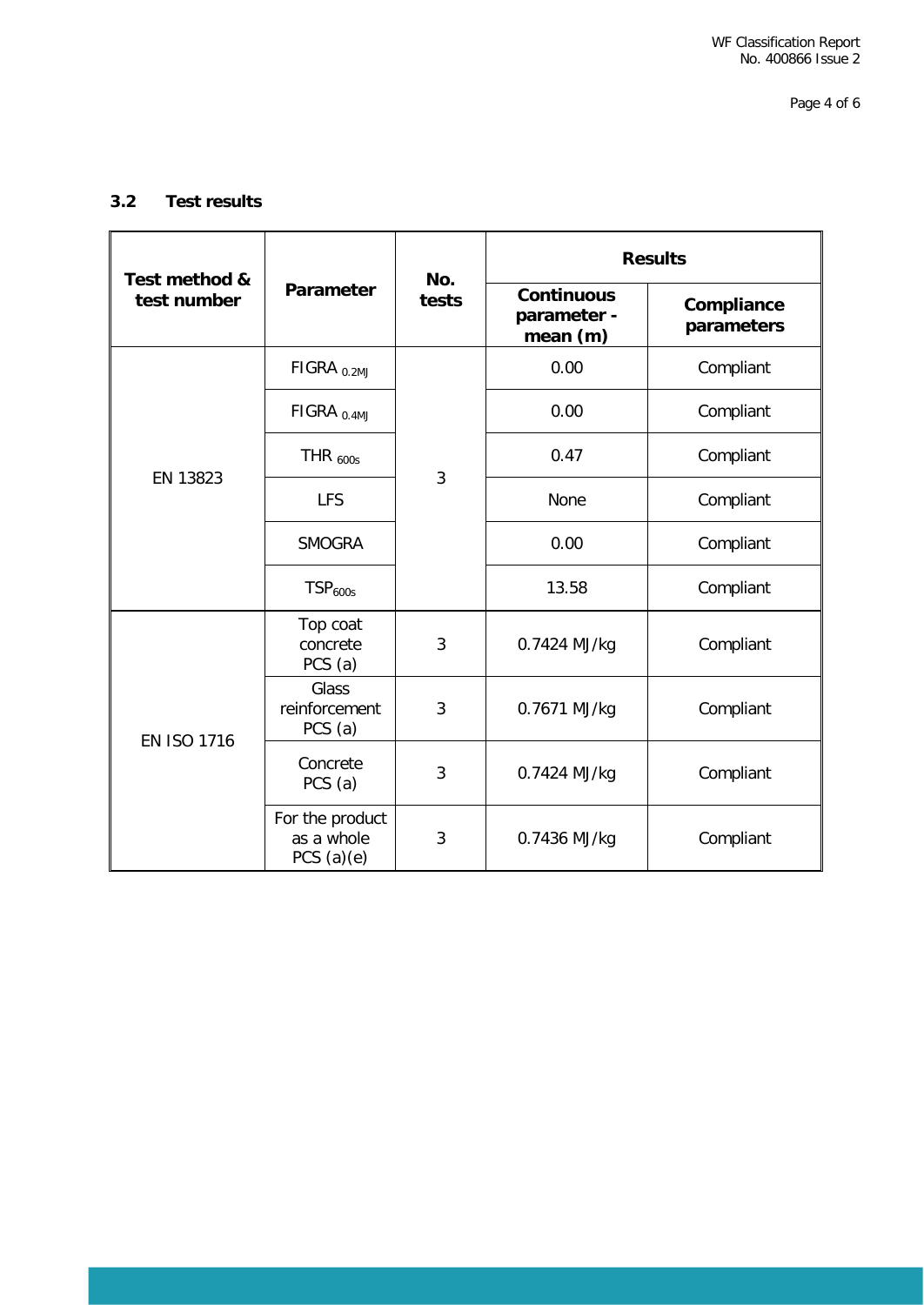Page 5 of 6

# **4. Classification and field of application**

### **4.1 Reference of classification**

This classification has been carried out in accordance with clause 8 of EN 13501-1:2007+A1: 2009.

### **4.2 Classification**

The product, "Norskreen M4", a glass reinforced concrete with concrete top coat, in relation to its reaction to fire behaviour is classified:

# **A2**

The additional classification in relation to smoke production is:

# **S1**

The additional classification in relation to flaming droplets / particles is:

#### **d0**

The format of the reaction to fire classification for construction products excluding flooring and linear pipe thermal insulation is:

| <b>Fire Behaviour</b> |   | <b>Smoke Production</b> |  | <b>Flaming Droplets</b> |  |
|-----------------------|---|-------------------------|--|-------------------------|--|
| ΔЭ                    | - |                         |  |                         |  |

**i.e. A2 – s1 , d0**

# **Reaction to fire classification: A2-s1, d0**

### **4.3 Field of application**

This classification is valid for the following end use applications:

i) Wall and ceiling applications